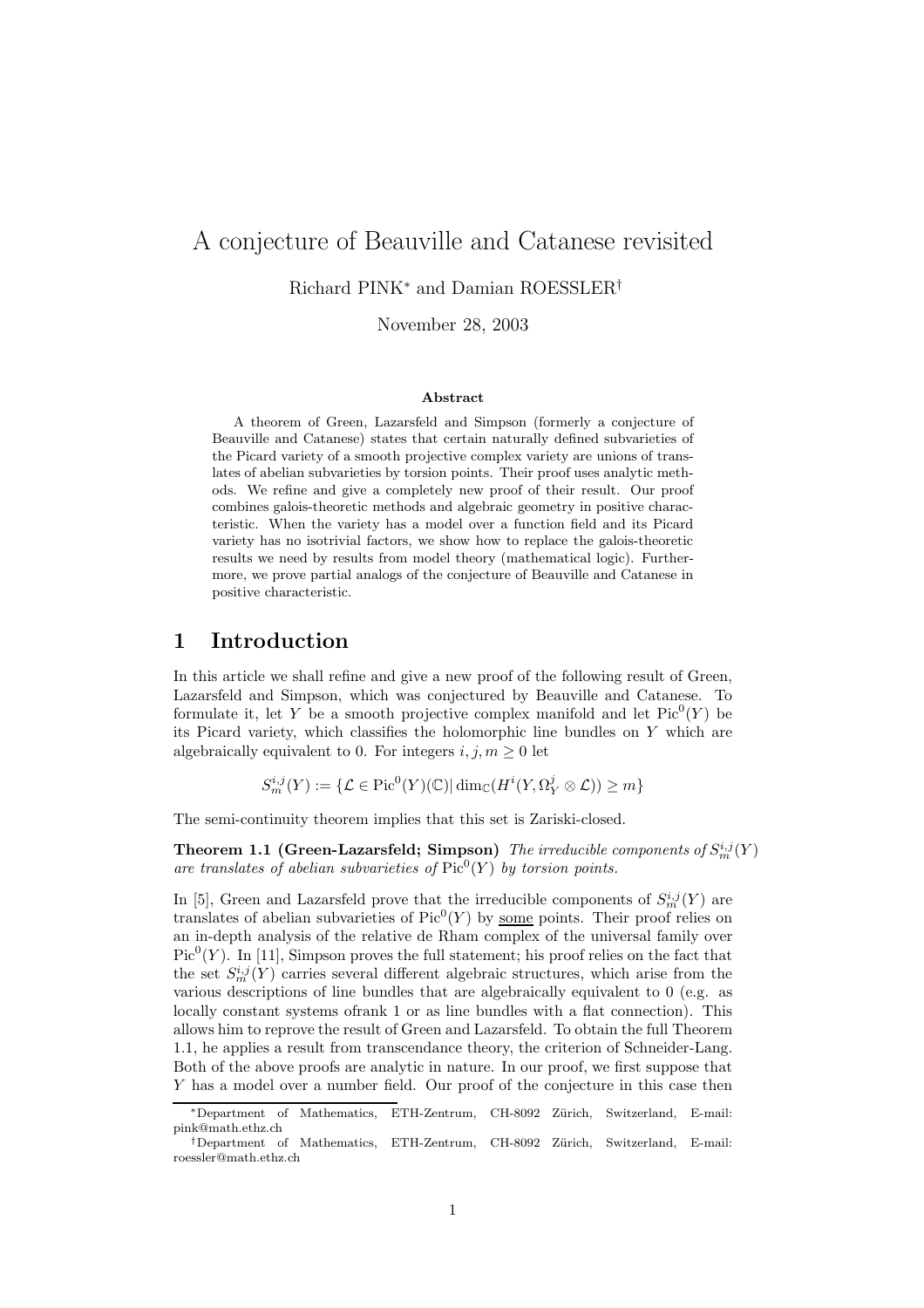relies on a result by Deligne and Illusie (Theorem 3.2) originally used to give a proof of the Kodaira-Nakano vanishing theorem and on a classification theorem (Theorem 2.1). The proof of this classification result combines algebraic geometry in positive characteristic and density arguments. The infinitesimal arguments used in the analytic approach are thus replaced by density arguments in our approach. Finally, one can reduce the general case of the conjecture of Beauville and Catanese to the number field case by standard arguments. The just described proof is contained in Section 3 and the proof of the classification theorem 2.1 is contained in Section 2. When the variety Y has a model over a function field (in one variable) and  $Pic^0(Y)$ has no isotrivial factors (this is made precise in Section 6), we give a proof of Theorem 1.1, which does not use density arguments but relies on results from modeltheory (of mathematical logic) instead. We use results of Hrushovski (see [7]) which appear in his proof that the Mordell-Lang conjecture for function fields in characteristic 0 can be deduced from the analogous result in characteristic p. This proof is contained in Section 6.

We shall also prove the following result, which improves the result of Simpson. Let  $r, k \geq 0$  and let

$$
S_k^r(Y) := \{ \mathcal{L} \in \mathrm{Pic}^0(Y)(\mathbb{C}) \mid \sum_{i+j=r} \dim_{\mathbb{C}}(H^i(Y, \Omega^j_Y \otimes \mathcal{L})) \geq k \}.
$$

Let  $c_{r,k} \geq 0$  be the number of irreducible components of  $S_k^r(Y)$ . Now let  $m \geq 0$ and let  $M_{r,m} := \text{Max}_{k \geq m} c_{r,k}$ .

**Proposition 1.2** Let  $i + j = r$ . For each irreducible components C of  $S_m^{i,j}(Y)$ , there exists a torsion point  $t \in C$  such that  $\varphi(\text{order}(t)) \leq M_{r,m}$ .

Here  $\varphi$  is Euler's  $\varphi$ -function  $(\varphi(a) := \#(\mathbb{Z}/a\mathbb{Z})^*)$  for all  $a \geq 2$  and  $\varphi(1) = 1$ ). Since  $\varphi(a) \to \infty$  as  $a \to \infty$ , we see that Proposition 1.2 really gives an upper bound for  $order(t)$ . We shall give an algebraic proof of this result, although an analytic proof is also possible. The proof is given in Section 3 (Theorem 3.6).

In Section 4, we show the implications of our methods for the natural positive characteristic analog of the conjecture of Beauville and Catanese.

In Section 5, we formulate a conjecture on the cohomology of torsion line bundles, which would imply the natural positive characteristic analog of the conjecture of Beauville and Catanese.

Acknowledgments. Our thanks go to H. Esnault, who pointed out the conjecture of Beauville and Catanese to the first author and asked whether the techniques of our previous article [10] could be used to tackle this conjecture. We also want to thank C. Soulé for interesting suggestions.

## 2 Linear subvarieties of abelian varieties

In the rest of this article, we shall use the following terminology. If  $B$  is an abelian variety defined over an algebraically closed field L and Z is a reduced closed subscheme of  $B$ , we shall say that  $Z$  is *linear* (resp. *completely linear*) if the irreducible components of Z are translates of abelian subvarieties of A by some elements of  $B(L)$  (resp. some torsion elements of  $B(L)$ ). Note that an irreducible completely linear subscheme is also referred to as a torsion subvariety.

If  $Y \to S$  is any morphism of schemes, we shall write  $k(s)$  for the residue field of the point  $s \in S$  and  $Y_s$  for  $Y \times_S \text{Spec } k(s)$ ; we also write  $Y_{\overline{s}}$  for  $Y \times_S \text{Spec } \overline{k(s)}$ . If  $S \subset \operatorname{Spec} \mathcal{O}_K$  for a number field K we also write  $Y_{\mathfrak{p}}$  and  $Y_{\overline{\mathfrak{p}}}$  for the fibre, respectively the geometric fibre, at a finite prime p.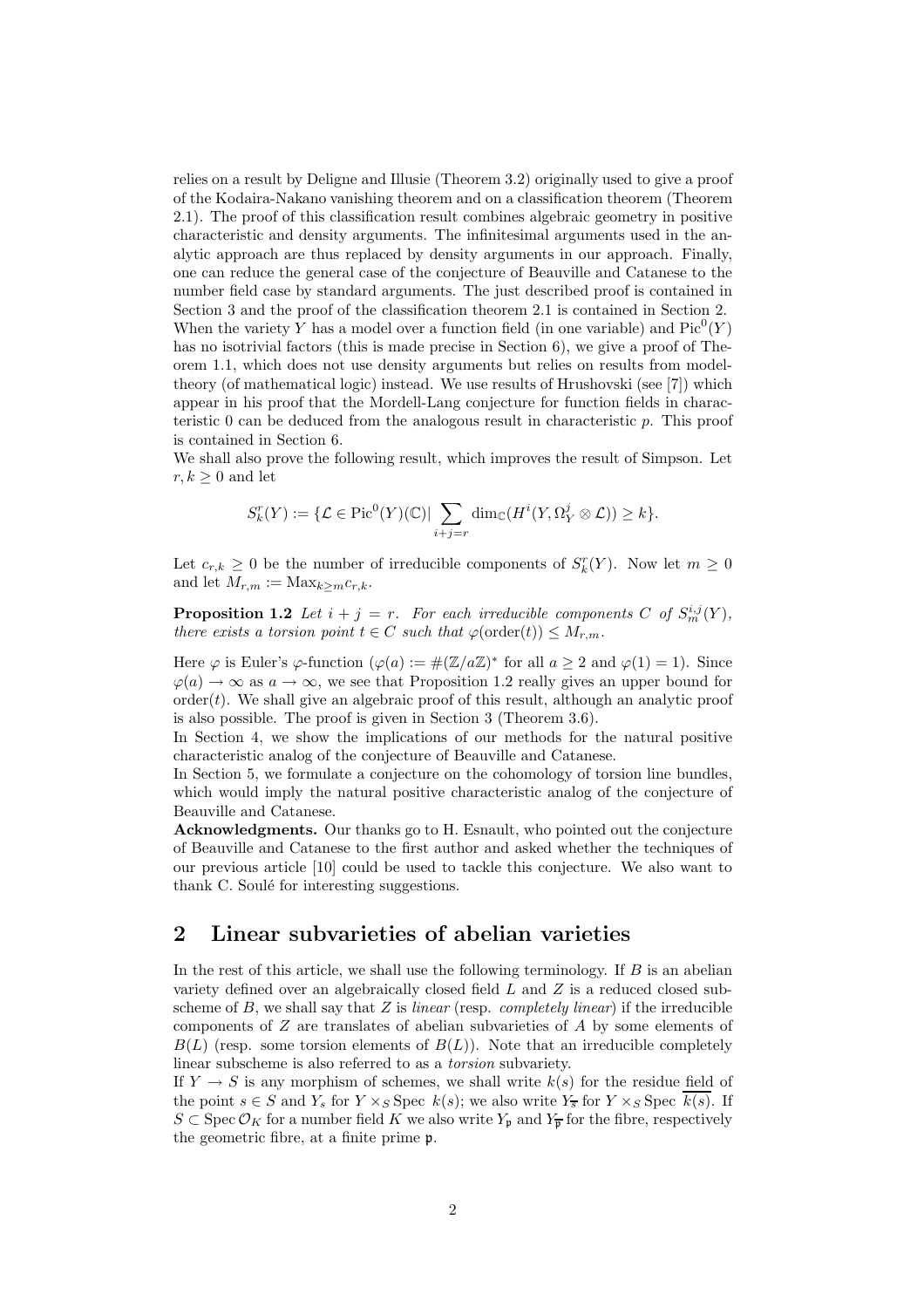The aim of this section is to prove the following classification theorem, that we shall combine with a result a Deligne-Illusie (Theorem 3.2) in the next section to deduce the conjecture of Beauville and Catanese.

Let K be a number field and let A be an abelian variety defined over K. Let X be a closed subvariety of  $A$ , which is defined over  $K$ . We do not assume that  $X$  is irreducible. Let U be an open subscheme of  $Spec\,\mathcal{O}_K$ , such that A extends to an abelian scheme A over U, and X extends to a closed subscheme  $\mathcal{X} \subset \mathcal{A}$ .

**Theorem 2.1** Suppose that for all but a finite number of primes  $\mathfrak{p} \in U$  we have  $p \cdot \mathcal{X}_{\overline{p}} \subseteq \mathcal{X}_{\overline{p}}$ , where  $p := \text{char}(k(\mathfrak{p}))$ . Then X is a finite union of translates of abelian subvarieties of A by torsion points of  $A(\overline{K})$ .

The proof of Theorem 2.1 hinges on the following results.

#### I. Results from algebraic geometry.

Let  $A$  be an abelian variety over an algebraically closed field  $L$ , endowed with an isogeny  $\varphi: A \to A$ . We say that A is *pure of positive weight* if there are positive integers r and s, not necessarily relatively prime, such that  $\varphi^s = \text{Frob}_{p^r}$  for some model of A over  $\mathbb{F}_{p^r}$ . We say that A is *pure of weight* 0 if  $\varphi$  is an automorphism of finite order on A. If A is pure of either positive weight or pure of weight 0, then we simply say that  $A$  is pure. If  $A'$  is another abelian variety over  $L$  endowed with an isogeny  $\varphi'$ , we shall say that a homomorphism  $f : A \to A'$  is *equivariant* if  $\varphi' \circ f = f \circ \varphi$ . The following theorem is proven in [10, Th. 3.1].

Theorem 2.2 (Pink-Roessler) Let A be an abelian variety over an algebraically closed field L, endowed with an isogeny  $\varphi: A \to A$ . Let  $X \subset A$  be an irreducible, reduced closed subscheme satisfying  $\varphi(X) = X$ . Suppose that there is no non-trivial equivariant homomorphism from  $A$  to a pure abelian variety. Then  $X$  is linear.

Next, recall the following constructibility statements. Let  $S$  be a noetherian scheme and  $\pi: Y \to S$  a scheme of finite type over S. Recall Chevalley's theorem: the image by  $\pi$  of a constructible set of Y is constructible in S (see [6, Th. 1.8.4, chap. IV, IHES no. 20, p. 239]).

Recall also that the following subsets of S are constructible:  $\{s: Y_s$  is geometrically irreducible},  $\{s: Y_s \text{ is geometrically reduced}\}\$  (see [6, Th. 9.7.7, chap. IV, IHES 28, p. 79]).

Now suppose that S is also integral and normal. Let  $\eta \in S$  be its generic point and suppose that  $k(\eta)$  is a field of characteristic 0.

**Proposition 2.3** Suppose that Y is a closed subscheme of an abelian scheme  $\beta$ over S. If  $Y_{\overline{s}}$  is linear in  $\mathcal{B}_{\overline{s}}$  for all the  $s \in D$ , where D is dense in S, then  $Y_{\overline{\eta}}$  is linear.

**Proof:** Choose a finite extension F of  $k(\eta)$  where the irreducible components of  $Y \times_S \text{Spec } F$  are geometrically irreducible. Let  $f : S' \to S$  be the normalisation of  $S$  in  $F'$ . We shall need the

**Lemma 2.4** Let  $g: X_1 \to X_2$  be a surjective morphism of finite type, where  $X_1$ and  $X_2$  are integral noetherian schemes. Let  $E \subseteq X_2$  be a dense subset of  $X_2$ . Then the set  $g^{-1}(E)$  is dense in  $X_1$ .

**Proof:** Suppose that the conclusion does not hold and let  $V \subseteq X_1 \backslash g^{-1}(E)$  be a non-empty open subset of  $X_1$ . The set  $g(V)$  is constructible by Chevalley's theorem and thus  $\overline{g(V)} \neq X_2$  by hypothesis. The closed subset  $g^{-1}(\overline{g(V)})$  is not equal to  $X_1$ since g is surjective. This contradicts the fact that  $X_1$  is irreducible and finishes the proof. Q.E.D.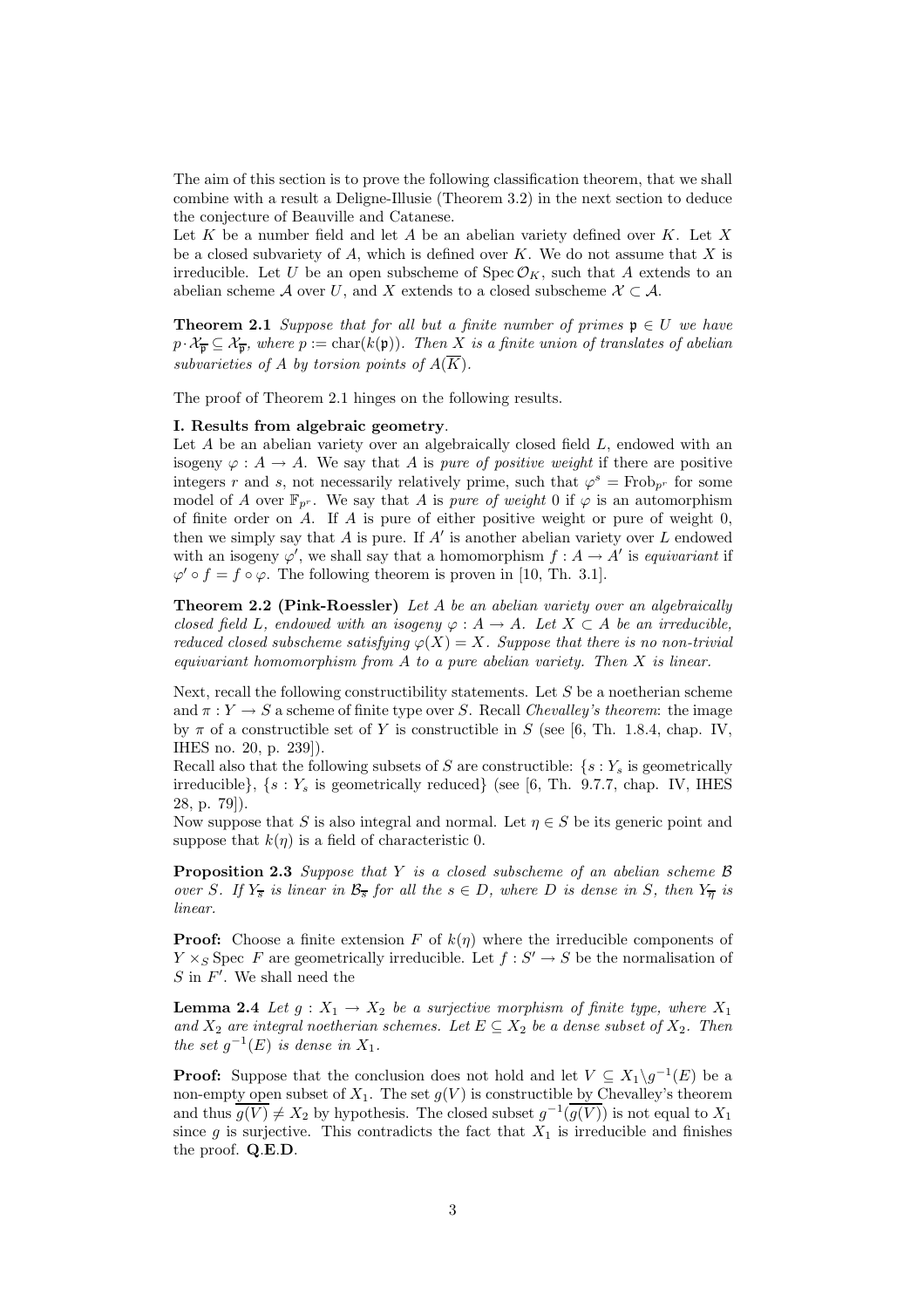By the lemma, the set  $f^{-1}(D)$  is dense in S'. Let  $\pi' : Y' \to S'$  be the scheme obtained from Y by base-change. By the mentioned constructibility results and the hypothesis, there is an open set  $V' \subseteq S'$  such that for each irreducible component Z of  $Y' \cap (\pi')^{-1}(V')$ ,  $Z_{\overline{s}}$  is irreducible and reduced for all  $s \in V'$ . Let Z be any irreducible component of  $Y' \cap (\pi')^{-1}(V')$  and let  $h, h', h'' \in Z(F)$ . If we further shrink V', we may suppose that  $h, h', h''$  extend to sections  $h, h', h'' \in Z(V')$ . By hypothesis, we have  $(h_s - h''_s) + (h'_s - h''_s) \in Z_s(k(s)) - h''_s$  for  $s \in f^{-1}(D) \cap V'$ . Hence  $(h-h'') + (h'-h'') \in Z(F) - h''$ . Similarly, we deduce that  $-(h-h'') \in Z(F) - h''$ . Since F can be taken arbitrarily large, this implies that  $(h - h'') + (h' - h'') \in$  $Z(\overline{k(\eta)}) - h''$  and  $-(h - h'') \in Z(\overline{k(\eta)}) - h''$  for any  $h, h', h'' \in Z(\overline{k(\eta)})$ . Thus  $Z_{\overline{k(\eta)}}$ is linear and we are done. Q.E.D.

#### II. Density results.

**Theorem 2.5** For  $1 \leq i \leq d$  let  $A_i$  be an abelian variety over a number field K and  $a_i \in A_i(K)$  a rational point. Assume that for all finite places v of K in a set of Dirichlet density 1 the reduction of at least one  $a_i$  is annihilated by a power of the residue characteristic  $p_v$ . Then at least one  $a_i = 0$ .

Proof: This is [9, Th. 5.1]. The second author noticed that this also follows from results of Wong, Nori and Zarhin. See [9, Par. 5, Rem. 5.2] for details about this implication. Q.E.D.

The following theorem is [9, Th. 5.3] and is more difficult to prove than Theorem 2.5.

**Theorem 2.6 (Pink)** For  $1 \leq i \leq d$  let  $A_i$  be an abelian variety over a number field K and  $a_i \in A_i(K)$  a rational point. Let  $f(T) \in \mathbb{Z}[T]$  be any polynomial which is a product of cyclotomic polynomials and a power of  $T$ . For any finite place  $v$  of K let  $p_v$  denote the characteristic of the residue field and  $a_{i,v}$  the reduction of  $a_i$ . Assume that for all finite places  $v$  of  $K$  in a set of Dirichlet density 1 at least one  $a_{i,v}$  is annihilated by  $f(p_v)$ . Then at least one  $a_i$  is a torsion point.

Finally we shall need a density statement on supersingular reduction. To state it consider any abelian variety B over an algebraically closed field L of characteristic  $p > 0$ . Recall that B is supersingular if and only if the Dieudonné module of its p-divisible group is pure of slope  $1/2$ . When B possesses a model over a finite subfield  $\mathbb{F}_q \subset L$  with q elements, this is equivalent to saying that all the eigenvalues of the characteristic polynomial of the Frobenius morphism  $Frob<sub>q</sub>$  have the form  $\sqrt{q} \cdot z$ , where z is a root of unity. This in turn is equivalent to saying that B is pure of positive weight for the isogeny given by multiplication by  $p$ . In general,  $B$  is supersingular if and only if  $B$  is isogenous to a supersingular abelian variety defined over a finite field.

We shall say that  $B$  has a supersingular factor if it possesses a non-trivial subquotient which is a supersingular abelian variety. Since abelian varieties are semisimple up to isogeny, this is equivalent to saying that there exists a non-trivial homomorphism from  $B$  to an abelian variety which is pure of positive weight for the isogeny given by multiplication by  $p$ . Note that multiplication by  $p$  is never an automorphism of finite order on any non-trivial abelian variety over L. Thus saying that B has no supersingular factor is equivalent to saying that there exists no non-trivial homomorphism from B to an abelian variety which is pure for the isogeny given by multiplication by  $p$ , which is just the condition from Theorem 2.2.

**Theorem 2.7 (Pink)** Let A be an abelian variety over a number field  $K$ . Then there exists a finite extension  $L$  of  $K$  such that for all finite places of  $L$  in a set of Dirichlet density 1 the reduction of  $A \times_K L$  does not have a supersingular factor.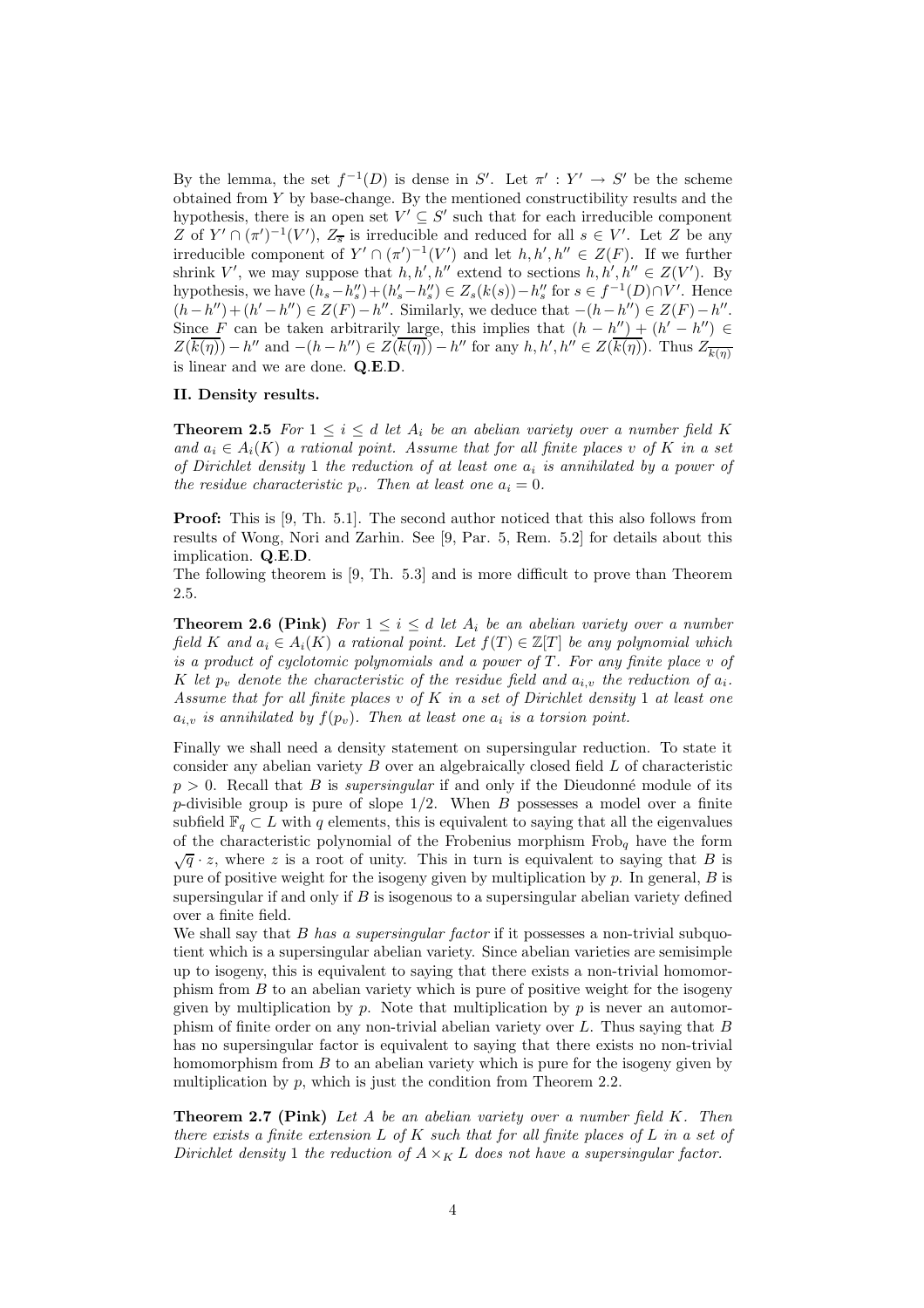For the proof see [9, Cor. 1.7].

#### III. Proof of Theorem 2.1.

Recall that U is an open subscheme of  $Spec \mathcal{O}_K$ , such that A extends to an abelian scheme A over U, and X extends to a closed subscheme  $\mathcal{X} \subset \mathcal{A}$ . After shrinking U we may suppose that  $p \cdot \mathcal{X}_{\overline{p}} \subseteq \mathcal{X}_{\overline{p}}$  for all U.

Before beginning with the proof of Theorem 2.1, notice that one of the difficulties of the proof is the fact that we do not require  $X$  to be geometrically irreducible. If  $X$  is geometrically irreducible, then Theorem 2.7 together with Theorem 2.2 immediately imply that  $\mathcal{X}_{\overline{\mathfrak{p}}}$  is linear for a set of places of density 1 and Proposition 2.3 implies that  $X$  is linear. To show that  $X$  is completely linear, just notice that the image of X in  $A/\text{Stab}(X)$  is a point which is almost everywhere a  $p-1$  torsion point. This implies that this point is a torsion point by Theorem 2.6 and concludes the proof in this case.

We shall now tackle the general case. We may suppose that the irreducible components  $\mathcal{X}_1, \ldots, \mathcal{X}_r$  of  $\mathcal X$  are flat over U and that  $X_i := \mathcal{X}_{i,K}$  is defined over K and geometrically irreducible for all  $i \geq 1$ . We may also suppose that K is sufficiently large so that the conclusion of Theorem 2.7 holds for A. Let  $U_0 \subseteq U$  be the set of non-archimedean places **p** such that  $\mathcal{X}_{1,\overline{p}}, \ldots \mathcal{X}_{r,\overline{p}}$  are geometrically integral and such that  $\mathcal{A}_{\overline{p}}$  has no supersingular factors. The set  $U_0$  has Dirichlet density 1 by Theorem 2.7. Let  $\mathfrak{p} \in U_0$ . Consider the descending sequence

$$
\mathcal{X}_{\overline{\mathfrak{p}}} \supseteq p \cdot \mathcal{X}_{\overline{\mathfrak{p}}} \supseteq p^2 \cdot \mathcal{X}_{\overline{\mathfrak{p}}} \supseteq \dots
$$

where  $p = \text{char}(k(\mathfrak{p}))$ . By Noethericity, this sequence must stabilize and we call  $Y_{\overline{p}}$ the first stable term. By the construction of  $Y_{\overline{p}}$  there exists  $k_0 \geq 0$  such that

$$
\mathcal{X}_{\overline{\mathfrak{p}}} \subseteq (p^{k_0})^{-1} Y_{\overline{\mathfrak{p}}}.\tag{1}
$$

Furthermore, Theorem 2.2 and the equality  $p \cdot Y_{\overline{p}} = Y_{\overline{p}}$  implies that  $Y_{\overline{p}}$  is linear. Fix  $i \geq 1$ . The inclusion (1) now implies that  $\mathcal{X}_{i,\overline{p}}$  is contained in a closed set of the form  $t + Z$  where Z is a (necessarily linear) irreducible component of  $Y_{\overline{p}}$  and t is a  $p^{k_0}$ -torsion point of  $\mathcal{A}_{\overline{p}}(\overline{k(p)})$ . Amongst the pairs t, Z with this property, choose one such that the dimension of  $Z$  is maximal. We claim:  $Z$  is an irreducible component of  $\mathcal{X}_{\overline{p}}$  as well. To see this, suppose the contrary, i.e. that there is an irreducible component Z' of  $\mathcal{X}_{\overline{p}}$  such that  $Z \subseteq Z'$  and  $Z \neq Z'$ . There exists  $t'$ , a  $p^{k_0}$ -torsion point and an irreducible component  $Z''$  of  $Y_{\overline{p}}$  such that  $Z' \subseteq t' + Z''$ . This implies that there is an inclusion  $\mathcal{X}_{i,\overline{p}} \subseteq (t + t') + Z''$ , where  $\dim(Z'') > \dim(Z)$ , which is impossible, thus proving the claim. We deduce that there is a function

$$
j_{\overline{\mathfrak{p}}}:\{1,\ldots,r\}\to\{1,\ldots,r\}
$$

such that

$$
\mathcal{X}_{i,\overline{\mathfrak{p}}}\subseteq t_{i,\overline{\mathfrak{p}}}+\mathcal{X}_{j_{\overline{\mathfrak{p}}}(i),\overline{\mathfrak{p}}}.
$$

where  $\mathcal{X}_{\overline{m}(i),\overline{p}}$  is linear and  $t_{i,\overline{p}}$  is a  $p^{\infty}$ -torsion point. Let now  $J_i$  be the subset of  $\{1, \ldots, r\}$  of elements that are equal to  $j_{\overline{p}}(i)$  for an infinity of  $\mathfrak{p} \in U_0$ . Let  $l \in J_i$ . Proposition 2.3 implies that  $X_l$  is linear and thus the image of  $X_l$  in  $A/\text{Stab}(X_l)$  is a point  $Q_l$ . Similarly, the image of  $\mathcal{X}_{i,\overline{p}}$  in  $\mathcal{A}_{\overline{p}}/\text{Stab}(\mathcal{X}_{l,\overline{p}})$  is a point for an infinity of  $\mathfrak{p} \in U$  and thus the image of  $X_i$  in  $A/\text{Stab}(X_i)$  is also a point  $P_i$ . Consider the set of points  $P_l - Q_l$ , where  $l \in J_i$ . This set has the property that for all but a finite number of places  $\mathfrak{p} \in U_0$ , there is an  $l \in J_i$  such that  $(P_l - Q_l) \pmod{\mathfrak{p}}$  is a  $p^{\infty}$ -torsion point. Thus Theorem 2.5 implies that  $P_l = Q_l$  for some  $l \in J_i$ . This implies that  $\mathcal{X}_{i,\overline{p}} = \mathcal{X}_{l,\overline{p}}$  for an infinity of  $p \in U$  and thus  $X_i = X_l$ ; hence  $X_i$  is linear and since  $i$  was arbitrary  $X$  is linear.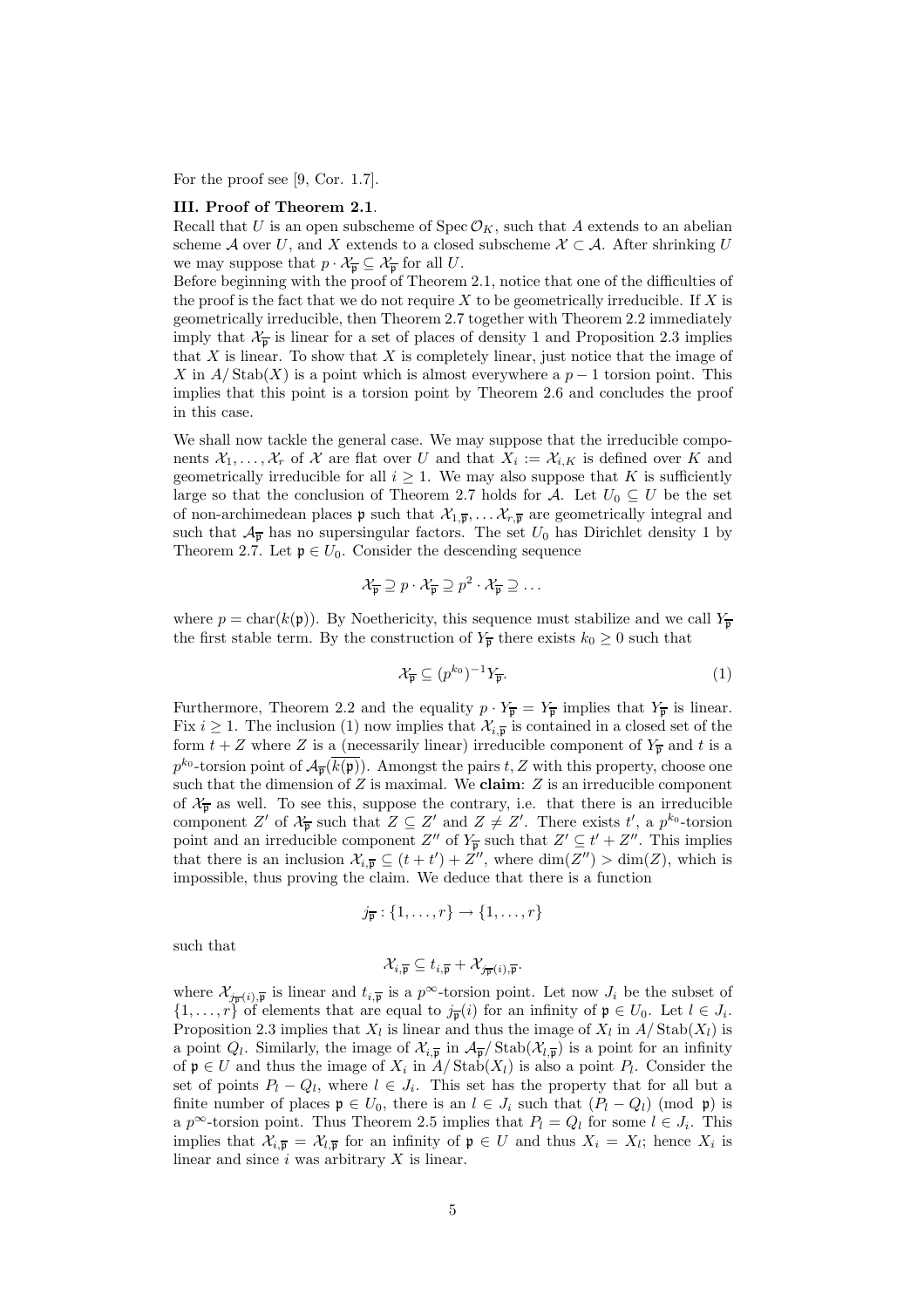To prove that  $X$  is completely linear, suppose that it is not and let  $C$  be an irreducible component of  $X$  which is a translate of an abelian subvariety  $B$  of  $A$  such that  $C/B$  is not a torsion point. Suppose that C is of the largest possible dimension with this property and let  $\mathcal C$  be the corresponding irreducible component of  $\mathcal X$ . Let  $c_0$  be the number of irreducible components of dimension dim(C). Let  $C_1, \ldots, C_h$  be the irreducible components of X which are of dimension larger than  $dim(C)$  and let  $\mathcal{C}_1,\ldots,\mathcal{C}_h$  be the corresponding components of X. Let  $b_i$  ( $1\leq i\leq h$ ) be the order of the point which is the image of  $C_i$  in  $A/\text{Stab}(C_i)$ . Let  $n := b_1! \cdots \cdots b_h! \cdot (c_0+1)!$ . For almost all  $\mathfrak{p} \in U_0$ , we have:

- (1)  $p^n \cdot C_{i,\overline{p}} = C_{i,\overline{p}} \ (1 \leq i \leq h);$
- (2) either  $p^n \cdot C_{\overline{p}}$  is an irreducible component of  $\mathcal{X}_{\overline{p}}$  or  $p^n \cdot C_{\overline{p}}$  is contained in one of the  $\mathcal{C}_{i,\overline{\mathfrak{p}}},$  where i depends on p.

If  $p^n \cdot C_{\overline{p}}$  is an irreducible component of  $\mathcal{X}_{\overline{p}}$ , then the closed sets

$$
\mathcal{C}_{\overline{\mathfrak{p}}}, p \cdot \mathcal{C}_{\overline{\mathfrak{p}}}, p^2 \cdot \mathcal{C}_{\overline{\mathfrak{p}}}, \ldots, p^{c_0+1} \cdot \mathcal{C}_{\overline{\mathfrak{p}}}
$$

are also irreducible components of  $\mathcal{X}_{\overline{p}}$ . Hence there are natural numbers  $k_{\mathfrak{p}}$  and  $l_{\mathfrak{p}}$ , with  $1 \leq k_{\mathfrak{p}}, l_{\mathfrak{p}} \leq c_0$ , such that  $p^{l_{\mathfrak{p}}} \cdot (p^{k_{\mathfrak{p}}} \cdot C_{\overline{\mathfrak{p}}}) = (p^{k_{\mathfrak{p}}} \cdot C_{\overline{\mathfrak{p}}})$ . This implies that  $p^n \cdot (p^{k_{\mathfrak{p}}} \cdot C_{\overline{\mathfrak{p}}}) = p^{k_{\mathfrak{p}}} \cdot C_{\overline{\mathfrak{p}}}$  and finally that  $p^{n+c_0} \cdot C_{\overline{\mathfrak{p}}} = p^{c_0} C_{\overline{\mathfrak{p}}}$ .

After a permutation of the numbering, we may assume that  $C_1, \ldots, C_r$  are the components which appear in (2) for an infinite number of places  $(r \leq h)$ . Consider the following set of points S: the image of C in  $A/\text{Stab}(C)$ , the image of  $C - C_i$ in  $A/\text{Stab}(C_i)$  where  $1 \leq i \leq r$ . Then for almost all  $\mathfrak{p} \in U_0$ , there is a  $P \in S$  such that  $p^{n} \cdot (p^{n+c_0} - p^{c_0})(P \mod p) = 0$ . By Theorem 2.6, one of the elements of S is a torsion point. So let T be a torsion point in S. Suppose first that  $T \neq 0$ . The restriction of the reduction map  $A(K) \to \mathcal{A}_{\mathfrak{p}}(k(\mathfrak{p}))$  to the set of torsion points of order prime to p is injective for all  $\mathfrak{p} \in U_0$ . Hence T cannot satisfy the condition  $p^{n} \cdot (T \mod p) = 0$  for an infinite number of  $p \in U$ , thus it has to be the image of C in  $A/\text{Stab}(C)$ . This implies that C is a translate of  $\text{Stab}(C)$  by a torsion point, which is a contradiction. Thus  $T = 0$ ; but this implies that either C is a translate of Stab(C) by a torsion point or  $C \subseteq C_i$  for some i with  $1 \leq i \leq h$ . This is the contradiction which concludes the proof of the theorem. Q.E.D.

**Remark.** In the above proof, Theorem 2.6 is only needed to prove that  $X$  is completely linear. To prove that  $X$  is linear, the theorems 2.5 and 2.7 suffice.

# 3 A new proof of the conjecture of Beauville and Catanese

The conjecture of Beauville and Catanese is now a simple consequence of the classification theorem 2.1 and of a result of Deligne-Illusie originally used to give an algebraic proof of the Kodaira-Nakano vanishing theorem.

We shall use the following terminology. If  $Y$  is a smooth and projective variety over a field  $k$  and  $\mathcal L$  is a line bundle over Y, we define

$$
h^{i,j}(Y,\mathcal{L}):=\dim_k(H^i(Y,\Omega^j_Y\otimes\mathcal{L})),
$$

where  $\Omega_Y$  is the sheaf of differentials of Y over k and

$$
h_D^r(Y, \mathcal{L}) = h_D^r(\mathcal{L}) := \sum_{i,j \geq 0, i+j=r} h^{i,j}(Y, \mathcal{L}).
$$

Furthermore, we define

$$
S_m^r(Y) := \{ \mathcal{L} \in \text{Pic}^0(Y)(\overline{k}) | h_D^r(Y_{\overline{k}}, \mathcal{L}) \ge m \}
$$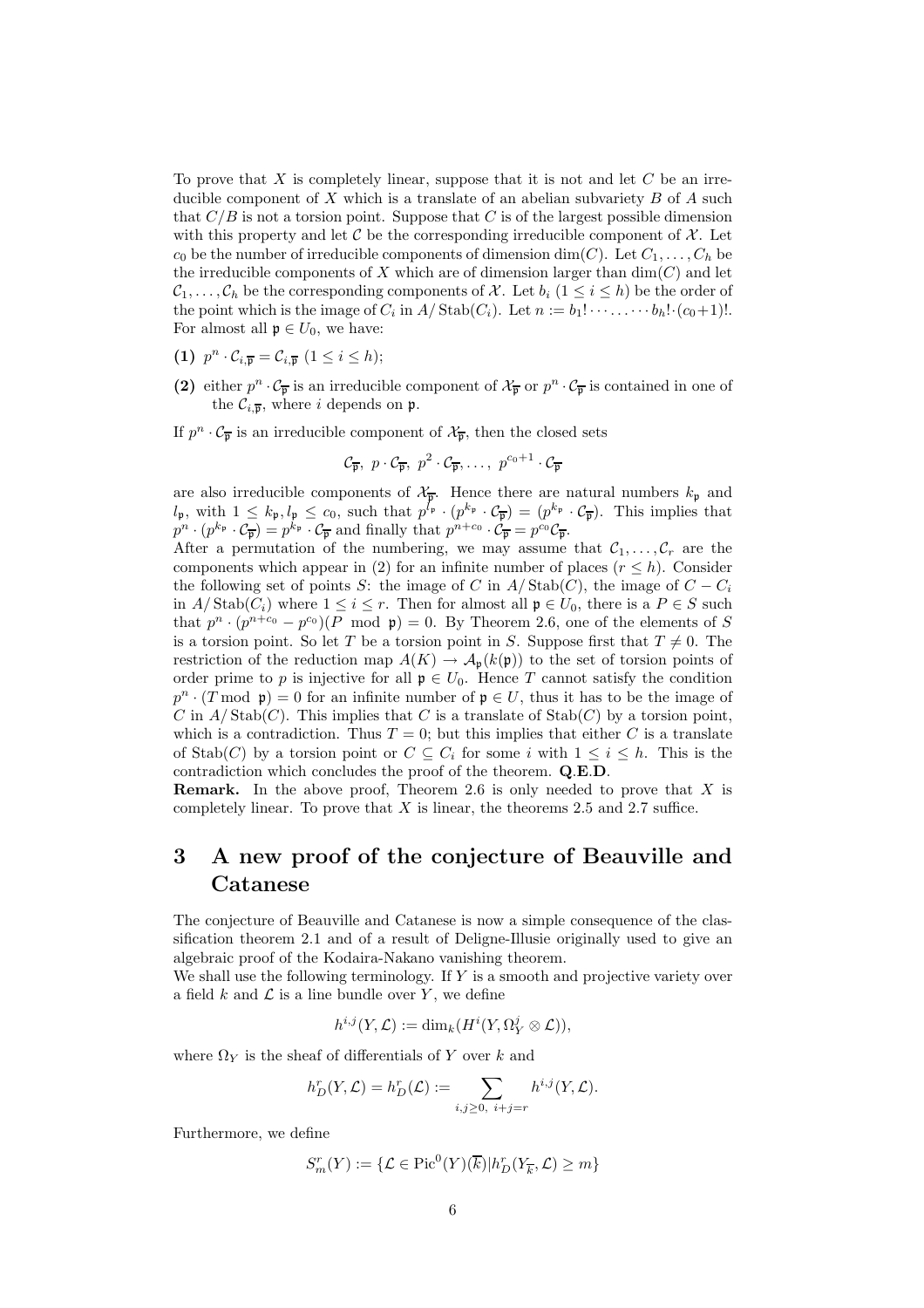$$
S^{i,j}_m(Y):=\{\mathcal{L}\in \text{Pic}^0(Y)(\overline{k})| h^{i,j}(Y_{\overline{k}},\mathcal{L})\geq m\}
$$

for any  $r, m, i, j \geq 0$ . Here  $Pic^0(Y)$  is the neutral component of the Picard scheme of Y; its underlying reduced scheme is an abelian variety over k. The sets  $S_m^r(Y)$ and  $S_m^{i,j}(Y)$  are Zariski-closed by the semi-continuity theorem and we endow them with their reduced induced subscheme structure. About these sets, we have the following result.

**Proposition 3.1** Every irreducible component of  $S_m^{i,j}(Y)$  is an irreducible component of  $S^{i+j}_{m'}(Y)$  for some  $m' \geq m$ .

**Proof:** Let Z be an irreducible component of  $S_m^{i,j}(Y)$ . Then by semicontinuity there exists an open dense subset  $V \subset Z$  such that for all pairs  $(i', j')$  the value  $h^{i', j'}_{Z} :=$  $h^{i',j'}(Y_{\overline{k}},\mathcal{L})$  for  $\mathcal{L} \in V(\overline{k})$  is independent of  $\mathcal{L}$ . Moreover, again by semicontinuity there exists an open neighbourhood  $U \subset Pic^{0}(Y)$  of V such that for all  $(i', j')$ we have  $h^{i',j'}(Y_{\overline{k}},\mathcal{L}) \leq h^{i',j'}_{Z}$  for all  $\mathcal{L} \in (U \setminus V)(\overline{k})$ . Furthermore, since Z is an irreducible component of  $S_m^{i,j}(Y)$ , we can choose U and V such that the last inequality is strict for  $(i', j') = (i, j)$ . Summing up over all pairs  $(i', j')$  with  $i' + j' =$  $i+j$  we deduce that  $h_D^{i+j}(Y_{\overline{k}},\mathcal{L})$  takes some constant value m' for all  $\mathcal{L} \in V(\overline{k})$ , and that  $h_D^{i+j}(Y_{\overline{k}}, \mathcal{L}) < m'$  for all  $\mathcal{L} \in (U \setminus V)(\overline{k})$ . This shows that  $V = U \cap S_{m'}^{i+j}(Y)$ ; hence its closure Z is an irreducible component of  $S^{i+j}_{m'}(Y)$ , as desired. Q.E.D.

To formulate the result of Deligne and Illusie, suppose now that  $k$  is perfect of characteristic  $p > 0$  and let Y be a smooth and projective variety over k. Let  $\mathcal L$  be a line bundle over Y.

Theorem 3.2 (Deligne-Illusie) Suppose that Y admits a lifting to a flat scheme over the ring  $w_2(k)$  of the Witt vectors of length 2 of k and that  $\dim(Y) \leq \text{char}(k)$ . Then the inequality

$$
h_D^r(\mathcal{L}) \leq h_D^r(Y, \mathcal{L}^{\otimes p})
$$

holds for all  $r > 0$ .

For the proof see [3, Lemma 2.9, par. 3, p. 258]. Let now Y be a smooth projective variety over  $\overline{\mathbb{Q}}$ .

**Proposition 3.3** For any  $r, m \geq 0$ , the scheme  $S_m^r(Y)$  is completely linear.

**Proof:** Choose a number field  $K$  which is a field of definition for  $Y$ . We shall thus view  $Y$  as a  $K$ -scheme. Let  $Y$  be a smooth an projective model of  $Y$  over an open subscheme  $U_0$  of  $\mathcal{O}_K$ . Shrink  $U_0$  so that  $Pic^0(Y)$  has a model A over  $U_0$  which is an abelian scheme. Suppose also that the universal line bundle on  $Y \times Pic^0(Y)$  extends to a line bundle  $\mathcal M$  on  ${\mathcal Y} \times_{U_0} \mathcal A$  which is also compatible with the group scheme structure of A. Let  $S_m^r(\mathcal{Y}) := \{ s \in \mathcal{A} | h_D^r(\mathcal{Y}_{k(s)}, \mathcal{M}(s)) \geq m \}.$  This set is again closed by the semicontinuity theorem; endow  $S_{m}^{r}(\mathcal{Y})$  with its reduced induced subscheme structure. By construction, its set of  $\overline{\mathbb{Q}}$ -points is  $S_m^r(Y)(\overline{\mathbb{Q}})$ . Furthermore, for all the closed  $\mathfrak{p} \in U_0$  which are unramified over  $\mathbb Q$  and of residue field characteristic  $\geq \dim(Y)$ , we have  $p \cdot S_m^r(\mathcal{Y})_{\overline{\mathfrak{p}}}(k(\mathfrak{p})) \subseteq S_m^r(\mathcal{Y})_{\overline{\mathfrak{p}}}(k(\mathfrak{p}))$ . Thus if we apply Theorem 2.1 to (a cofinite subset of)  $U_0$  and  $S_m^r(Y)$ , we are done. Q.E.D. If we combine the proposition 3.3 with the Proposition 3.1, we obtain

**Corollary 3.4** For any  $i, j, m \ge 0$ , the scheme  $S_m^{i,j}(Y)$  is completely linear.

Finally this implies the conjecture of Beauville and Catanese. We shall need the following lemma:

and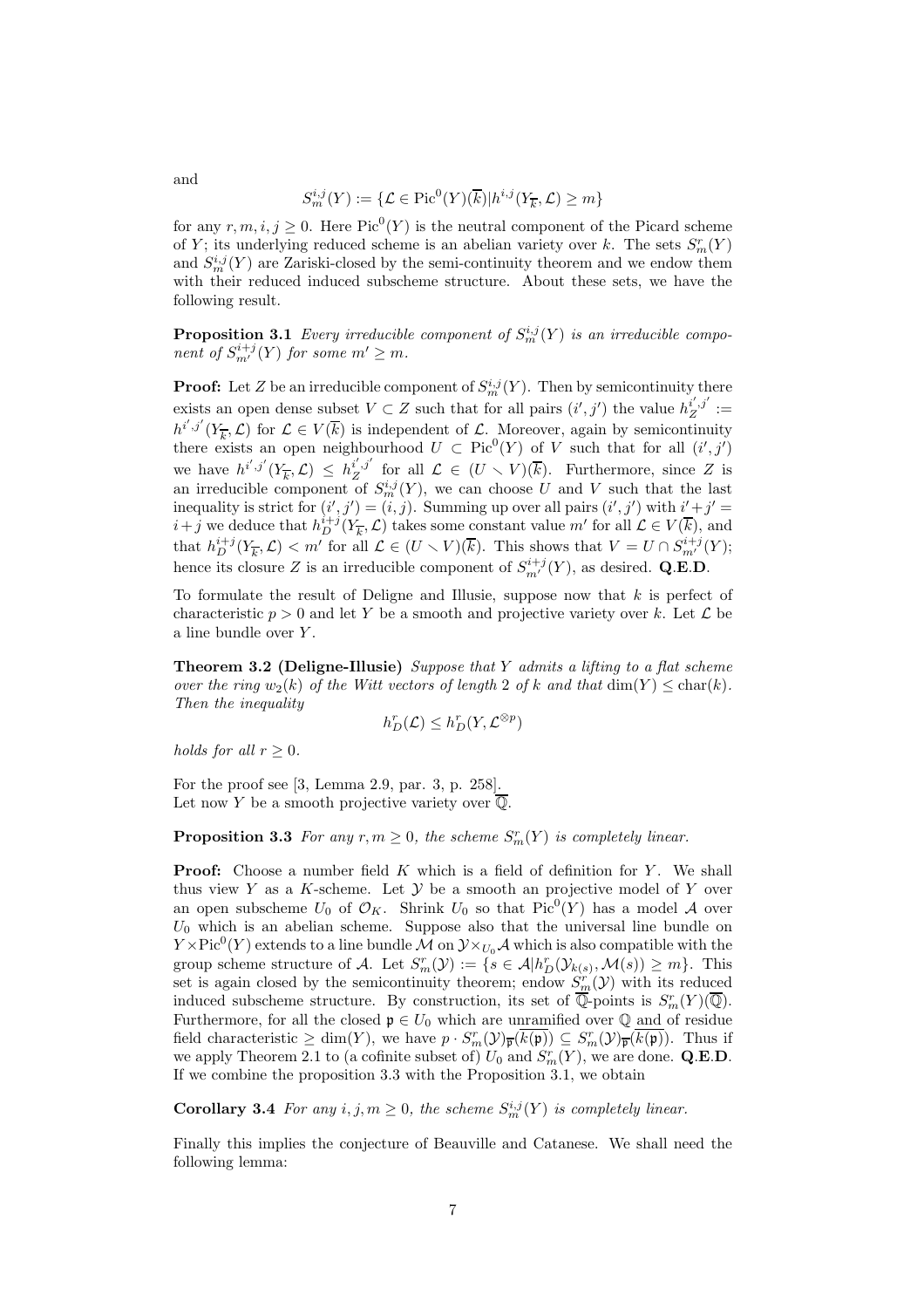**Proposition 3.5** Let Y be a smooth projective variety over  $\overline{Q}$ . Let  $n \geq 1, r \geq 0$ and let  $\mathcal L$  be a line bundle over Y, such that  $\mathcal L^{\otimes n} \simeq \mathcal O_Y$ . Then  $h_D^r(\mathcal L^{\otimes k}) = h_D^r(\mathcal L)$ if  $(k, n) = 1$ .

**Proof:** Let K be a number field which a field of definition for Y and  $\mathcal{L}$ . Let  $U \subset \text{Spec } \mathcal{O}_K$  be an open subscheme of Spec  $\mathcal{O}_K$  with the following properties:

- Y has smooth and proper model  $\mathcal Y$  over  $U$ ;
- L extends to a line bundle  $\widetilde{\mathcal{L}}$  over  $\mathcal{Y}$  for which the identity  $\widetilde{\mathcal{L}}^{\otimes n} \simeq \mathcal{O}_{\mathcal{V}}$  also holds;
- all the non-archimedean places in U are coprime to n, unramified over  $\mathbb{Q}$  and of residue field characteristic  $\geq \dim(Y)$ .

Let  $\mathfrak p$  be any non-archimedean place in U. Let l be the smallest integer such that  $p^l = 1 \pmod{n}$ , where  $p = \text{char}(k(\mathfrak{p}))$ . By Theorem 3.2, we have

$$
h_D^r(\widetilde{\mathcal{L}}_{\mathfrak{p}}) \leq h_D^r(\widetilde{\mathcal{L}}_{\mathfrak{p}}^{\otimes p}) \leq h_D^r(\widetilde{\mathcal{L}}_{\mathfrak{p}}^{\otimes p^l}) = h_D^r(\widetilde{\mathcal{L}}_{\mathfrak{p}})
$$

and thus  $h_D^r(\widetilde{\mathcal{L}}_{\mathfrak{p}}) = h_D^r(\widetilde{\mathcal{L}}_{\mathfrak{p}}^{\otimes p})$ . By Dirichlet's theorem on arithmetic progressions, there is an infinity of prime numbers in the sequence  $a \cdot n + k$ ,  $a \to \infty$ . Thus there is an infinity of non-archimedean places  $\mathfrak p$  in U such that

$$
h_D^r(\widetilde{\mathcal{L}}_{\mathfrak{p}}^{\otimes k}) = h_D^r(\widetilde{\mathcal{L}}_{\mathfrak{p}}^{\otimes (a \cdot n + k)}) = h_D^r(\widetilde{\mathcal{L}}_{\mathfrak{p}}^{\otimes p}) = h_D^r(\widetilde{\mathcal{L}}_{\mathfrak{p}}),
$$

where a depends on **p**. Thus  $h_D^r(\mathcal{L}^{\otimes k}) = h_D^r(\mathcal{L})$  and we are done. **Q.E.D.** 

Remark. The last lemma can also be proven by an analytic method.

Notice that Lemma 3.5 together with Proposition 3.1 immediately imply Proposition 1.2 in the case where Y is a smooth and projective variety over  $\overline{\mathbb{Q}}$ .

**Theorem 3.6** Let Y be smooth projective variety over  $\mathbb{C}$ . Then the sets  $S_m^{i,j}(Y)$ are completely linear. Furthermore Proposition 1.2 holds.

**Proof:** Let  $L_0$  be a field of definition for Y, which is finitely generated over  $\mathbb{Q}$ . From now on, we shall view Y as an  $L_0$ -variety. Choose a normal, integral scheme  $S_0$  of finite type over  $\mathbb Q$  so that the variety Y can be extended to a smooth and projective fibration  $f: Y \to S_0$ . Suppose also that there is a section  $S_0 \to Y$  and that the natural map  $\mathcal{O}_{S_0} \to f_* \mathcal{O}_{\widetilde{Y}}$  is universally an isomorphism (i.e. remains so after any base-change). This can be achieved by shrinking  $S_0$ . Let  $Pic(Y)/S_0$  be the Picard scheme of  $\tilde{Y}/S_0$ . There is a line bundle M on  $\tilde{Y} \times_{S_0} \text{Pic}(\tilde{Y})$  with the obvious universal property with respect to line bundles which are rigidified along the section  $S_0 \to \tilde{Y}$  (see [1, Prop. 4, chap. 8.2, p. 211]). There is an open and closed  $S_0$ -group-subscheme  $\text{Pic}^{\tau}(\widetilde{Y})/S_0$  of  $\text{Pic}^0(\widetilde{Y})$  which is projective over  $S_0$  and has the following property: for any point  $s \in S_0$ , the set  $\text{Pic}^{\tau}(\widetilde{Y})_{\overline{s}}(\overline{k(s)})$  coincides with the line bundles on  $Y_{\overline{s}}$  whose image in the Néron-Severi group of  $\overline{Y_{\overline{s}}}$  is of finite order (see [1, Th. 3, Th. 4, chap. 8.4]). The reduced identity component of  $\text{Pic}^{\tau}(\widetilde{Y})_{\overline{s}}$ coincides with the Picard variety  $Pic^0(\widetilde{Y}_{\overline{s}})$ . As  $Pic^{\tau}(Y_{\overline{L_0}})$  is smooth, we may replace  $S_0$  by one of its open subsets and suppose that  $Pic^{T}(\widetilde{Y})$  is smooth over  $S_0$ . After replacing  $S_0$  by its normalisation in a finite extension and further shrinking  $S_0$ , we may suppose that there is an irreducible component  $Pic^0(\widetilde{Y})$  of  $Pic^{\tau}(\widetilde{Y})$  such that  $\operatorname{Pic}^0(\widetilde{Y})_{\overline{s}} = \operatorname{Pic}^0(\widetilde{Y}_{\overline{s}})$  for all  $s \in S_0$ . Let

$$
S_m^{i,j}(\widetilde{Y}) := \{ s \in \text{Pic}^0(\widetilde{Y}) | \dim_{k(s)} H^i(\widetilde{Y}_s, \Omega_{\widetilde{Y}_s}^j \otimes \mathcal{M}(s)) \ge m \}
$$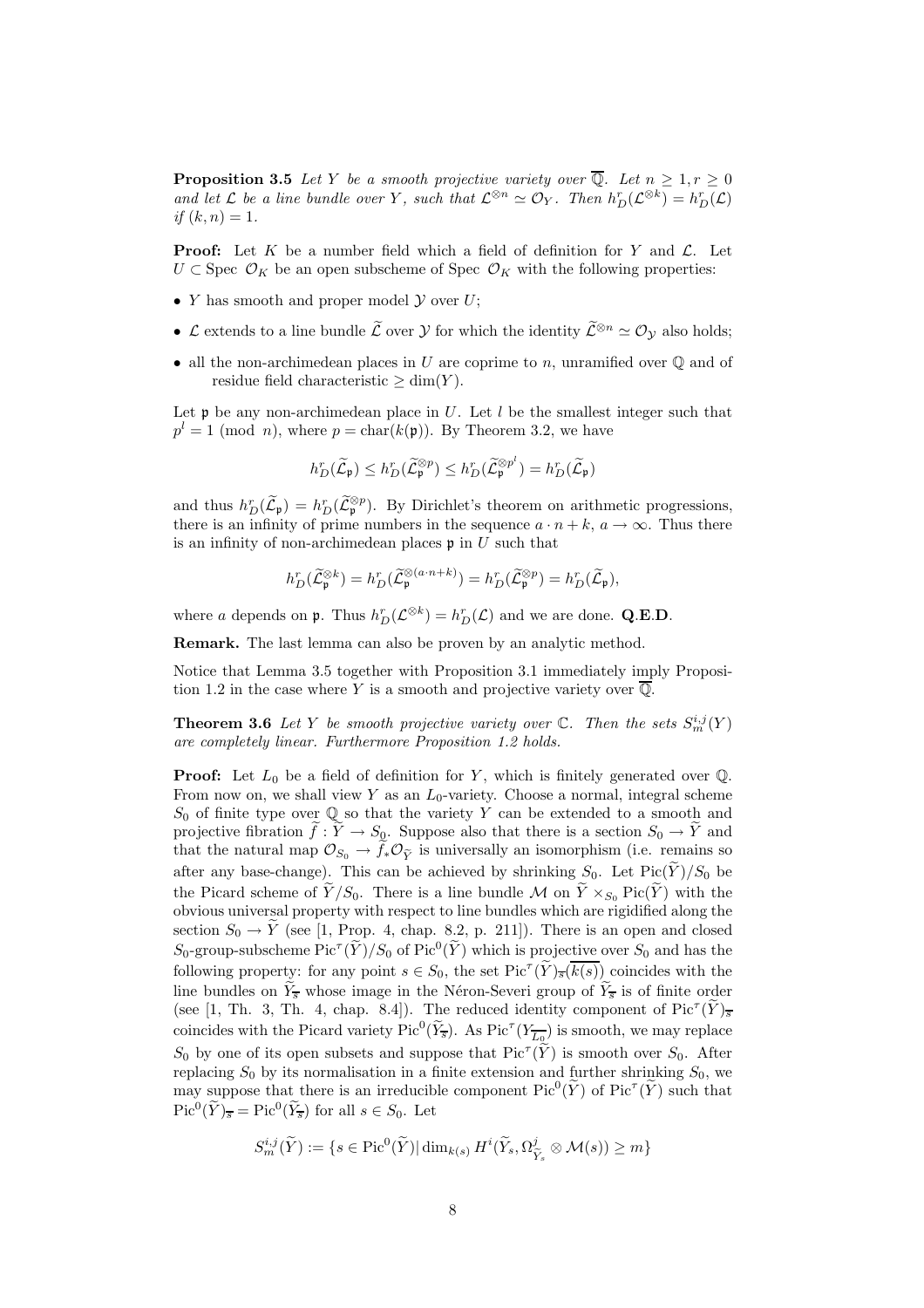which is a Zariski-closed set. Endow this set with its reduced-induced subscheme structure. For each closed point  $s \in S_0$ , the residue field  $k(s)$  is a number field and thus  $S_m^{i,j}(\tilde{Y}_{\overline{s}})$  is completely linear by Proposition 3.3. Furthermore, closed points are dense in  $S_0$  and by construction  $S_m^{i,j}(\tilde{Y})(\overline{L_0}) = S_m^{i,j}(Y)(\overline{L_0})$ . Thus, using Proposition 2.3, we conclude that  $S_m^{i,j}(Y_{\overline{L_0}})$  is linear.

Now consider that since  $S_m^{i,j}(\widetilde{Y}_{\overline{s}})$  is completely linear, there exists a constant  $c_s \geq 2$ such that  $c_s \cdot S_m^{i,j}(\overline{Y}_{\overline{s}}) = S_m^{i,j}(\overline{Y}_{\overline{s}})$  for each closed point s in  $S_0$ . We may choose  $c_s := l_s^{\prod_t \varphi(d_{t,s})}$ . Here  $d_{t,s}$  is the order of the image of  $C_{t,s}$  in  $Pic^0(\widetilde{Y}_{\overline{s}})/\operatorname{Stab}(C_{t,s}),$ where  $C_{t,s}$  runs through the irreducible components of  $S_m^{i,j}(\widetilde{Y}_{\overline{s}})$ ; the number  $l_s$  is the smallest prime number wich is larger than  $d_{t,s}$  for all t. Now further shrink  $S_0$ so that for all  $m' \geq m$ , the number of irreducible components of  $S_{m'}^{i+j}(\widetilde{Y}_{\overline{s}})$  remains constant. By Lemma 3.5 and Proposition 3.1, the numbers  $l_s$  and  $d_{t,s}$  have to remain bounded on  $S_0$  (otherwise the number of irreducible components of  $\cup_{m'\geq m} S^{i+j}_{m'}(\widetilde{Y}_{\overline{s}})$ couldn't be finite). Thus  $c_s$  remains bounded too. This implies that there is a dense subset  $D \subseteq S_0$  such that  $c_s$  is a constant  $c_0$  in D. This in turn implies that  $c_0 \cdot S_m^{i,j}(Y_{\overline{L_0}}) = S_m^{i,j}(Y_{\overline{L_0}})$  and thus that  $S_m^{i,j}(Y_{\overline{L_0}})$  is completely linear. The estimate of Proposition 1.2 then follows from the corresponding estimate for  $S_m^{i,j}(\tilde{Y}_{\overline{s}})$ , where s varies in a dense subset of closed points of  $S_0$ . Q.E.D.

Remark. One could also have used Hilberts irreducibility theorem (see [4, Cor. 6.3, p. 244]) instead of Proposition 3.5 to prove that  $S_m^{i,j}(Y_{\overline{L_0}})$  is completely linear.

# 4 The conjecture of Beauville and Catanese over perfect fields of positive characteristic

The proof given in section 3 of the conjecture of Beauville and Catanese combines results in positive characteristic with density results. In this section, we shall briefly indicate the consequences of the positive characteristic results alone for the natural analog of the conjecture of Beauville and Catanese over a perfect field of positive characteristic.

**Proposition 4.1** Let Y be a smooth and projective variety over a perfect field  $k$  of characteristic  $p > 0$ . Suppose that Y admits a flat lift to a scheme over  $w_2(k)$  and that  $\dim(Y) \leq \text{char}(k)$ . Suppose furthermore that the Picard variety of Y has no supersingular factors. Then for any integers  $r, m \geq 0$ , the irreducible components of maximal dimension of  $S_m^r(Y)$  are completely linear.

**Proof:** By Theorem 3.2, we have  $p \cdot S_m^r(Y) \subseteq S_m^r(Y)$ . Let C be an irreducible component of maximal dimension of  $S_m^r(Y)$ . Since the multiplication by p map is finite,  $p^k \cdot C$  is also an irreducible component of maximal dimension, for all  $k \geq 1$ . Since the number of such components is finite, there are integers  $k_2 > k_1 \geq 1$  such that  $p^{k_1} \cdot C = p^{k_2} \cdot C$ . Let  $C' := p^{k_1} \cdot C$ . Since  $p^{k_2 - k_1} \cdot C' = C'$ , the Theorem 2.2 implies that C' is completely linear. Since  $C \subseteq (p^{k_1})^{-1}(C')$ , we deduce that C is also completely linear. Q.E.D.

If we combine the last proposition with the Proposition 3.1, we obtain

**Corollary 4.2** Let Y be a smooth and projective variety defined over a finite field  $k$ . Suppose that Y admits a flat lift to a scheme over  $w_2(k)$  and that  $\dim(Y) \leq \text{char}(k)$ . Suppose furthermore that the Picard variety of  $Y$  is simple and not supersingular. Then for any integers  $i, j, m \geq 0$ , the set  $S_m^{i,j}(Y)$  is finite.

Another noteworthy result is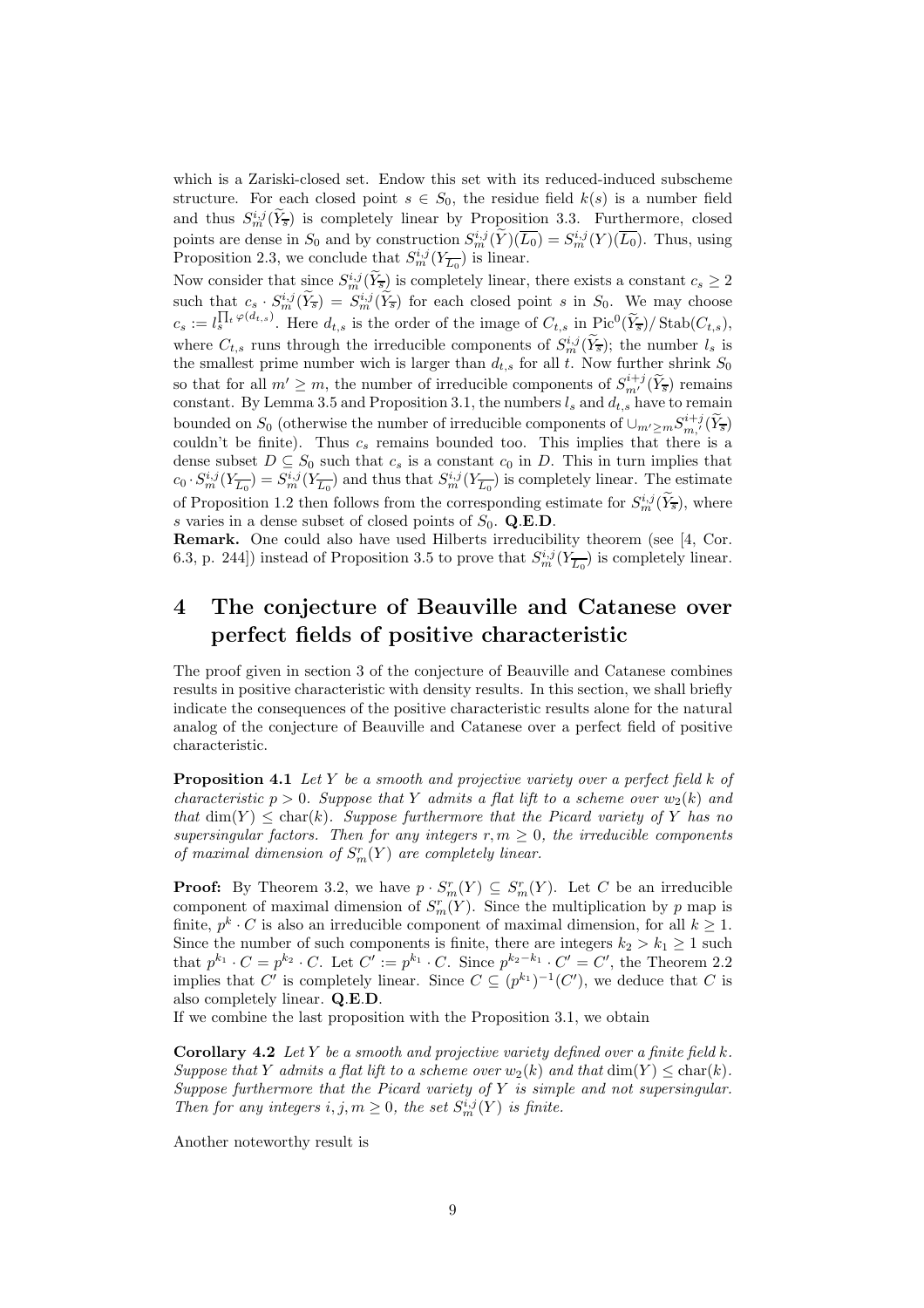Proposition 4.3 Let Y be a smooth and projective variety defined over a finite field k. Suppose that Y admits a flat lift to a scheme over  $w_2(k)$  and that  $\dim(Y)$  $p := char(k)$ . Suppose furthermore that the Picard variety of Y has no supersingular factors and has p-rank 0. Then for any integers  $i, j, m \ge 0$ , the scheme  $S_m^{i,j}(Y)$  is completely linear.

**Proof:** The condition on the *p*-rank insures that  $p \cdot S_m^r(Y) = S_m^r(Y)$ . This follows from the fact that all the  $\bar{k}$ -points of  $S_m^r(Y)$  are then torsion points of order prime to p. We can thus apply Theorem 2.2 to conclude that  $S_m^r(Y)$  is linear and Proposition 3.1 to conclude the proof. Q.E.D.

## 5 A conjecture

We shall formulate a conjecture which is suggested by Proposition 3.5.

**Conjecture 5.1** Let  $X$  be a smooth and projective variety over a perfect field  $L$  of positive characteristic. Suppose that X has a flat lift to  $w_2(L)$  and that  $dim(X) \leq$ char(L). Let  $\mathcal L$  be a line bundle on X which is defined over L. Fix  $n \geq 1$  and suppose that  $\mathcal{L}^{\otimes n} \simeq \mathcal{O}_X$ . Then

$$
h_D^r(X, \mathcal{L}) = h_D^r(X, \mathcal{L}^{\otimes k})
$$

for all  $k \geq 1$  such that  $(k, n) = 1$ .

The theorem 3.2 shows that this conjecture holds when  $L$  has positive characteristic p and  $k = p$ . The Proposition 3.5 shows that the natural characteristic 0 analog of the conjecture holds.

A positive answer to the latter conjecture would imply that the natural positive characteristic analog of the conjecture of Beauville and Catanese holds for X. To show this implication, one needs the Weil conjectures and an easy special case of Theorem 2.2.

## 6 Function fields

In this section, we shall tackle the function field analog of the sections 2 and 3. The analog of section 2 is simpler and relies on earlier results by Hrushovski.

### Linear varieties.

We want to formulate and prove the analog of Theorem 2.1 (Theorem 6.1) when  $K$ is a function field in one variable over a number field k. Let  $U \subseteq$  Spec  $\mathcal{O}_k$  be an open subset and let  $S$  be an affine smooth (relative) curve over  $U$ , whose field of rational functions is K. Let  $A \to S$  be an abelian scheme and let  $A := A \times_S K$ . We suppose that there are no non-trivial  $\overline{K}$ -homomorphisms from an abelian variety which has a model over a number field to A. This is by definition equivalent to saying that A has no isotrivial factors. For any point  $\mathfrak{p} \in U$ , denote by  $S_{\mathfrak{p}}$  the affine curve over  $k(\mathfrak{p})$  obtained by base-change. We also write  $K_{\mathfrak{p}}$  for the function-field of  $S_p$ . If  $Y/S$  is an S-scheme, we then write  $Y_p$  for the  $S_p$ -scheme  $Y_p/S_p$  obtained by base-change,  $Y_{K_{\mathfrak{p}}}$  for the corresponding scheme over  $\text{Spec } K_{\mathfrak{p}}$  and  $Y_{\overline{K_{\mathfrak{p}}}}$  for the corresponding scheme over  $Spec \overline{K_{\mathfrak{p}}}$ . The aim is to prove

**Proposition 6.1** Let  $X \hookrightarrow \mathcal{A}$  be a closed S-subscheme such that  $X := X \times_S \overline{K}$ is reduced. Suppose that it has the following property: for any closed point  $\mathfrak{p} \in U$ ,  $p.\mathcal{X}_{\overline{K_{\mathfrak{p}}}} \subseteq \mathcal{X}_{\overline{K_{\mathfrak{p}}}},$  where  $p = \text{char}(k(\mathfrak{p}))$ . Then  $Y_{\overline{K}}$  is completely linear.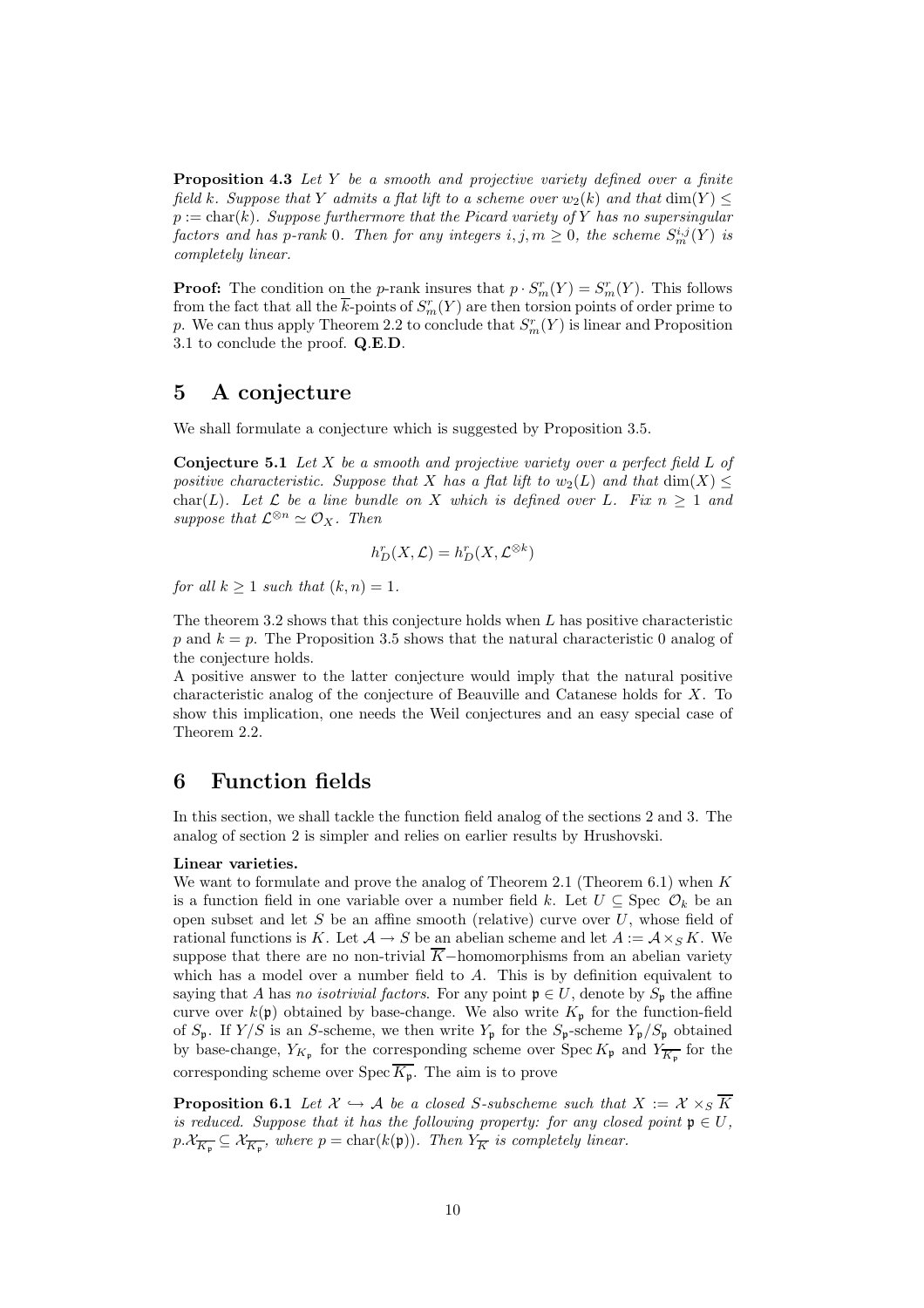Proof: The proof hinges on the following facts, all proven by Hrushovski in [7]:

(\*) Let Y be a geometrically reduced, geometrically irreducible closed  $K_{\mathfrak{p}}$ -subscheme of dimension  $\geq 1$  of  $\mathcal{A}_{K_{\mathfrak{p}}},$  where  $\mathfrak{p} \in U$  is closed and suppose that the stabiliser of Y in  $\mathcal{A}_{K_{\mathfrak{p}}}$  is finite. If for all  $k \geq 0$ ,  $p^k \mathcal{A}_{K_{\mathfrak{p}}}((K_{\mathfrak{p}})^{\text{sep}}) \cap Y(\overline{K_{\mathfrak{p}}})$  is geometrically dense in Y, then there is a non-trivial  $\overline{K_{p}}$ -map from an abelian variety defined over a finite field to  $\mathcal{A}_{\overline{K_{\mathfrak{p}}}}$  (more is true; see [2, th. 3.3, p. 192]). Here  $(K_{\mathfrak{p}})^{\text{sep}} \subseteq \overline{K_{\mathfrak{p}}}$  is the separable closure of  $K_{\mathfrak{p}}$ .

**Remark.** The only known proof of  $(*)$  is via model theory.

(\*\*) For almost all  $\mathfrak{p} \in U$ , the reduction map  $A(K) \to \mathcal{A}_{K_{\mathfrak{p}}}(K_{\mathfrak{p}})$  is injective (see [7, Lemma 4, p. 199]).

(\*\*\*) For almost all  $\mathfrak{p} \in U$ , there are no non-trivial  $\overline{K_{\mathfrak{p}}}$ -maps from an abelian variety defined over a finite field to  $\mathcal{A}_{\overline{K_{\mathfrak{p}}}}$  (see [7, Cor. 8, p. 201]).

(\*)' Let Y be a geometrically reduced, geometrically irreducible closed  $K_{p}$ -subscheme of  $\mathcal{A}_{K_{\mathfrak{p}}},$  where  $\mathfrak{p} \in U$  is closed. Suppose that for all  $k \geq 0$ ,  $p^k \cdot \mathcal{A}_{K_{\mathfrak{p}}}((K_{\mathfrak{p}})^{\text{sep}}) \cap Y(\overline{K_{\mathfrak{p}}})$ is geometrically dense in Y. Furthermore suppose that there are no non-trivial  $\overline{K_{\mathfrak{p}}}$ maps from an abelian variety defined over a finite field to  $\mathcal{A}_{\overline{K_{\mathfrak{p}}}}$ . Then Y must be the translate of an abelian subvariety.

The statement (\*)' follows from the statement (\*), applied to the quotient of  $\mathcal{A}_{K_{\mathfrak{p}}}$ by the stabilisor of  $Y$ . We shall now prove:

 $(1)$  X is linear.

For this, it is sufficient to prove that  $\mathcal{X}_{\overline{K_{\mathfrak{p}}}}$  is linear for almost all  $\mathfrak{p} \in U$ . We may replace K by a finite extension and remove a finite number of closed points from  $U$ if necessary. Thus we may assume that, for any  $\mathfrak{p} \in U$ , the base change to  $\overline{K_{\mathfrak{p}}}$  of an irreducible component of  $X$  is irreducible, reduced and of the same dimension; we may also assume that the irreducible components of  $X$  remain distinct after base change to  $\overline{K_{\mathfrak{p}}}$ . We may also assume that (\*\*\*) holds for all  $\mathfrak{p} \in U$ .

As in the proof of Theorem 2.1, for some fixed  $\mathfrak{p} \in U$ , we consider the descending sequence

$$
\mathcal{X}_{\overline{K_{\mathfrak{p}}}} \supseteq p \cdot \mathcal{X}_{\overline{K_{\mathfrak{p}}}} \supseteq p^2 \cdot \mathcal{X}_{\overline{K_{\mathfrak{p}}}} \supseteq \dots
$$

which must stabilize by Noethericity and we denote by  $Z(\mathfrak{p})$  the first stable term. Fact (\*) (perhaps applied to an extension of  $K_p$ ) and (\*\*\*) imply that  $Z(p)$  is linear. The theorem 2.2 has the same consequence and can be used as a substitute for (\*) and (\*\*\*). Therefore each irreducible component of  $\mathcal{X}_{\overline{K_{\mathfrak{p}}}}$  is contained in an irreducible component of  $Z(\mathfrak{p})$  translated by an element of  $\mathcal{A}_{\overline{K}_{\mathfrak{p}}}[p^{\infty}]$ , i.e. a torsion point of order a power of p in  $\mathcal{A}_{\overline{K_{\mathfrak{p}}}}(K_{\mathfrak{p}})$ . Let  $W_0$  be an irreducible component of  $\mathcal{X}_{\overline{K_{\mathfrak{p}}}}$ ; we know that  $W_0 \subseteq B(\mathfrak{p}) + P(\mathfrak{p})$ , where  $B(\mathfrak{p})$  is a linear irreducible component of  $Z(\mathfrak{p})$  and  $P(\mathfrak{p}) \in \mathcal{A}_{\overline{K_{\mathfrak{p}}}}[p^{\infty}]$ ; choose  $B(\mathfrak{p})$  of maximal dimension with this property. As in the proof of Theorem 2.1,  $B(\mathfrak{p})$  is then an irreducible component of  $\mathcal{X}_{\overline{K_{\mathfrak{p}}}}$ . Let  $W_0$  be the irreducible component of X corresponding to  $W_0$ . Since U is infinite and the number of irreducible components of  $X$  is finite, we see that there exists a linear irreducible component  $\ddot{B}$  of X corresponding to  $B(\mathfrak{p})$  for an infinite number of places  $\mathfrak{p} \in U$ . Consider now the image of  $\widetilde{W}_0$  in the quotient  $A/\widetilde{B}$ . This is a point  $Q \in A/\widetilde{B}(K)$ , with the property that, for an infinite number of places  $\mathfrak{p} \in U$ , its reduction mod.  $K_p$  is a  $p^{\infty}$ -torsion point. Fact (\*\*) (applied to  $A/B$  rather than A) then implies that  $Q = 0$ . Thus X is linear.

(2) X is completely linear.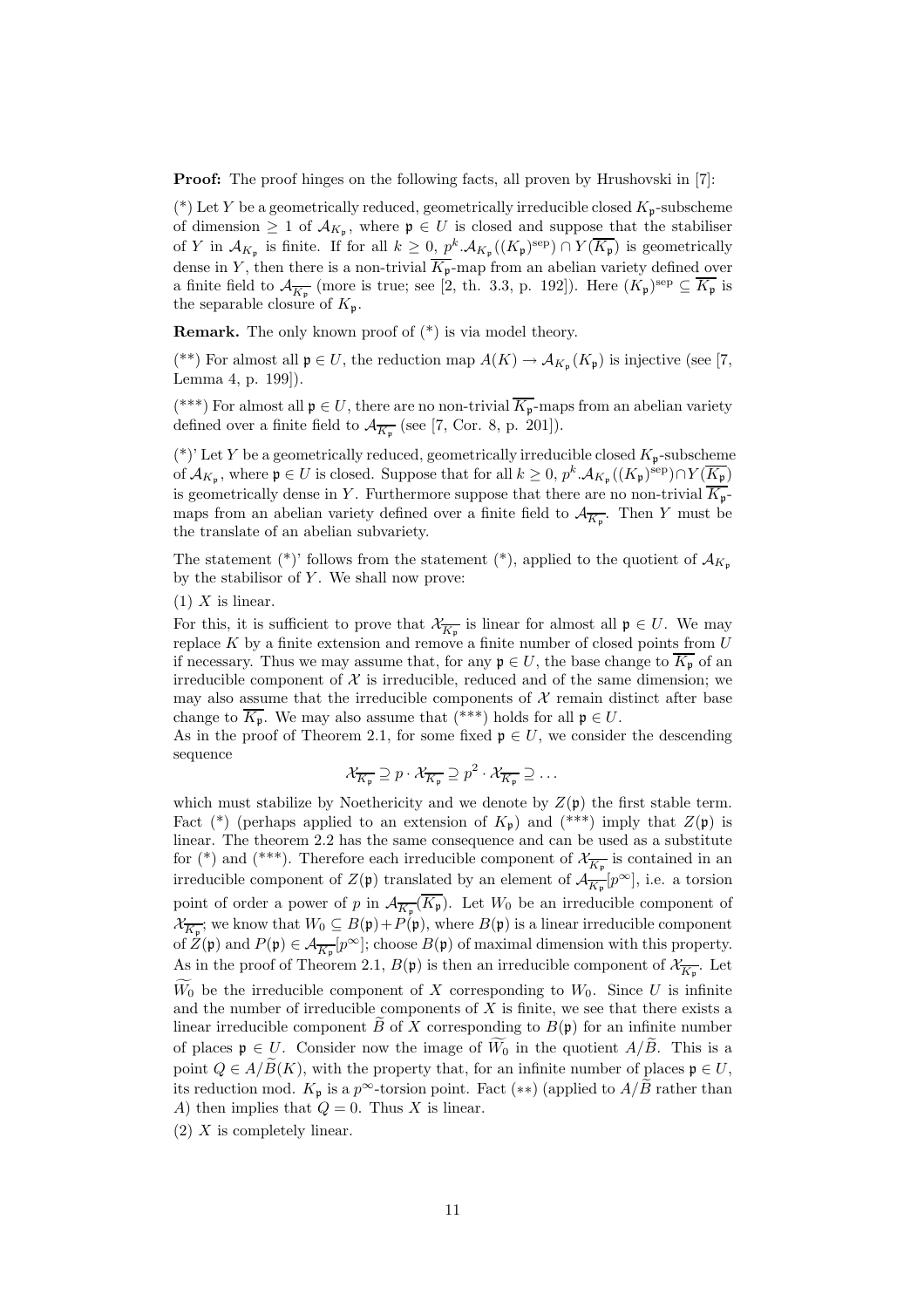We first shrink U even further so that for all  $\mathfrak{p} \in U$ ,  $\mathcal{X}_{\overline{K_{\mathfrak{p}}}}$  is linear. For any  $\mathfrak{p} \in U$ and any  $d \geq 0$ , let  $\mathcal{X}_{\overline{K_p},d}$  be the union of the irreducible components of dimension d of  $\mathcal{X}_{\overline{K_{\mathfrak{p}}}}$ .

First, we **claim** that for any  $d \geq 0$  the following holds: for almost all closed  $\mathfrak{p} \in U$ ,  $p \cdot \mathcal{X}_{\overline{K_{\mathfrak{p}}},d} \subseteq \mathcal{X}_{\overline{K_{\mathfrak{p}}},d}.$ 

To prove the claim, suppose the contrary. This implies that there is an infinite set  $I_0 \subseteq U$ , such that for all  $\mathfrak{p} \in I_0$ , there exists an irreducible component  $C_{\mathfrak{p}}$  of  $\mathcal{X}_{\overline{K_{\mathfrak{p}}}}$ , such that  $p \cdot C_{\mathfrak{p}}$  is contained in an irreducible component  $D_{\mathfrak{p}}$  of  $\mathcal{X}_{\overline{K_{\mathfrak{p}}}}$ , such that  $\dim(D_p) > \dim(C_p)$ . For each  $p \in I_0$ , choose  $C_p$  of maximal dimension with this property. Let C be an irreducible component of X which corresponds to  $C_p$ for all **p** in an infinite set  $I_1 \subseteq I_0$ . Let D be an irreducible component of X which corresponds to  $D_{\mathfrak{p}}$  for all  $\mathfrak{p}$  in an infinite set  $I_2$  contained in  $I_1$ . For all  $\mathfrak{p} \in I_2$ , we then have  $C_{\mathfrak{p}} \subseteq D'_{\mathfrak{p}} + l_{\mathfrak{p}}$ , where  $D'_{\mathfrak{p}}$  is an irreducible component of  $\mathcal{X}_{\overline{K_{\mathfrak{p}}}}$  which is of dimension  $\dim(D)$  and  $l_p$  is a torsion point whose order is a power of p. Let D' be an irreducible component of X which corresponds to  $D'_{\mathfrak{p}}$  in an infinite set  $I_3 \subseteq I_2$ . The variety  $C/\operatorname{Stab}(D')$  is then a non-zero point, whose reduction is of order p for an infinite number of  $\mathfrak{p}$ , which is a contradiction to  $(*^*)$ .

Secondly, we **claim**: for almost all closed  $\mathfrak{p} \in U$ ,  $\mathcal{X}_{\overline{K_p}}$  is completely linear.

To prove the claim, fix a  $\mathfrak{p} \in U$  such that for all  $d \geq 0$ ,  $p \cdot \mathcal{X}_{\overline{K}_{\mathfrak{p}},d} \subseteq \mathcal{X}_{\overline{K}_{\mathfrak{p}},d}$ . Let  $C :=$  $t(\mathfrak{p})+B(\mathfrak{p})$  be any irreducible component of  $\mathcal{X}_{\overline{K}_{\mathfrak{p}}}.$  Here  $B(\mathfrak{p})$  is an abelian subvariety of  $\mathcal{A}_{\overline{K_{\mathfrak{p}}}}$  and  $t(\mathfrak{p}) \in \mathcal{A}_{\overline{K_{\mathfrak{p}}}}(K_{\mathfrak{p}})$ . Let  $c_0$  be the number of irreducible components of dimension dim( $B(\mathfrak{p})$ ) of  $\mathcal{X}_{\mathfrak{p}}$  (and thus of X). As in the proof of 2.1, we deduce that  $p^{c_0} \cdot p^{c_0} \cdot C = p^{c_0} \cdot C$ . The image of  $t(\mathfrak{p})$  in  $\mathcal{A}_{\overline{K_{\mathfrak{p}}}}/B(\mathfrak{p})$  is thus in the kernel of  $(p^{c_0!} - 1)p^{c_0}$  and is thus a torsion point. Consider now any irreducible component  $t + B$  of X, where  $t \in A(K)$  and B is an abelian subvariety of A. By the first claim and the second claim together, the image of t in  $A/B$  is a point in  $(A/B)(K)$ , such that for almost all closed  $\mathfrak{p} \in U$ , its reduction mod.  $K_{\mathfrak{p}}$  is a torsion point. Fact (\*\*) implies that  $t$  is torsion point. This concludes the proof.  $Q.E.D.$ 

### The conjecture of Beauville and Catanese.

The Theorem 6.1 can be combined with a relative generalisation of 3.2 (relying on [3, Cor. 3.7, p. 263]) to obtain the following theorem, which is the function field case of the conjecture of Beauville and Catanese.

**Theorem 6.2** Let Y be a smooth projective variety defined over a function field  $K$ of characteristic 0. Suppose that  $Pic^0(Y_{\overline{K}})$  has no isotrivial factors. Then the sets  $S_m^{i,j}(Y)$  are completely linear for all integers  $i, j, m \geq 0$ .

Since this theorem can reduced to a special case of Theorem 3.6 using the Lefschetz principle, we shall not give the details of the proof.

## References

- [1] Bosch, S.; Lütkebohmert, W.; Raynaud, M.: Néron models. Ergebnisse der Mathematik und ihrer Grenzgebiete (3), 21. Springer-Verlag, Berlin, 1990.
- [2] Bouscaren, E.: Proof of the Mordell-Lang conjecture for function fields. In: Model theory and algebraic geometry. An introduction to E. Hrushovski's proof of the geometric Mordell-Lang conjecture. Edited by Elisabeth Bouscaren. Lecture Notes in Mathematics, 1696. Springer-Verlag, Berlin, 1998.
- [3] Deligne, P.; Illusie, L.: Relèvements modulo  $p^2$  et décomposition du complexe de de Rham. Invent. Math. 89 (1987), no. 2, 247–270.